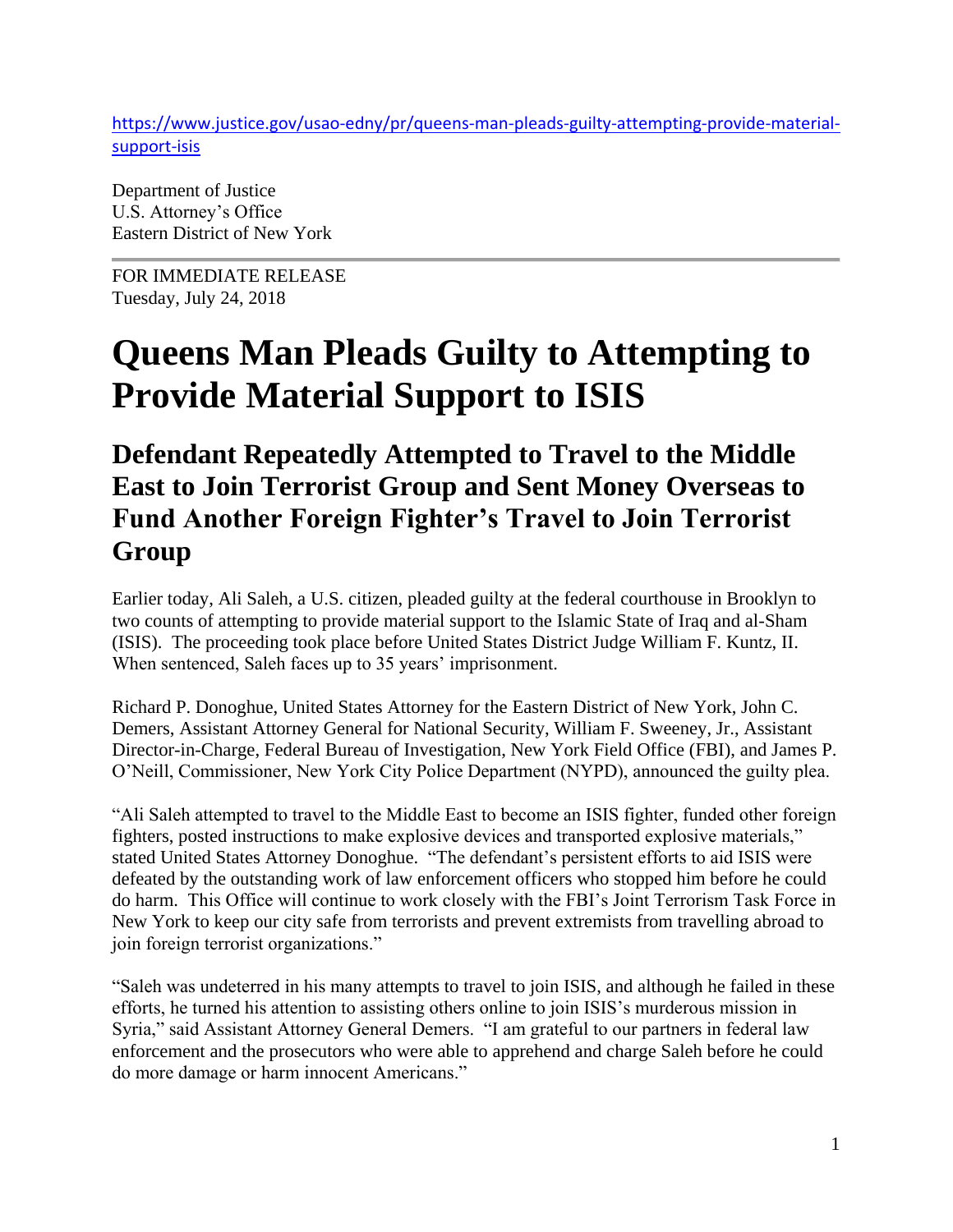"Ali Saleh was persistent in his efforts to become a foreign fighter, but his persistence did not exceed the diligence of law enforcement," stated FBI Assistant Director-in-Charge Sweeney. "The defendant went to great lengths to attempt to travel to the Middle East, while funding other foreign fighters in the process. As the FBI's Joint Terrorism Task Force continuously strives to protect citizens from potential terrorist threats, today's plea depicts one of the many efforts to achieve this goal."

"New Yorkers continue to benefit from the NYPD's robust counterterrorism capabilities and strong working relationships with our law enforcement partners on the Joint Terrorism Task Force," stated NYPD Commissioner O'Neill. "Today's guilty plea shows that in collaboration with the FBI and the Eastern District of New York, our skilled investigators and analysts will stop at nothing to further the critical mission of defending society from acts of terrorism wherever and however, they are being planned."

According to court filings, Saleh was arrested after repeatedly attempting to travel to the Middle East to become a foreign fighter for ISIS. In 2013 and thereafter, Saleh became interested in the conflict in Syria, swore an oath of allegiance to ISIS and decided to travel to the Middle East in support of ISIS. On August 25, 2014, Saleh stated online, "I'm ready to die for the Caliphate, prison is nothing." On August 28, 2014, Saleh stated online, "Lets be clear the Muslims in the khilafah [caliphate] need help, the one who is capable to go over and help the Muslims must go and help." That same day, Saleh made an airline reservation to travel from New York to Turkey, a country bordering Syria. The defendant was ultimately prevented from traveling because his parents took away his passport.

Saleh then redirected his efforts to facilitating others' support of ISIS. In October 2014, the defendant communicated with an ISIS supporter in Mali through an online messaging platform and sent a wire transfer in the amount of \$500 to fund that person's travel to Syria. Around the same time period, the defendant communicated with several other individuals in an effort to facilitate their support of ISIS, including known ISIS supporters in the United Kingdom and Australia.

In July 2015, the defendant purchased fireworks containing explosive powder, hid them in a concealed compartment in the trunk of his car, and drove from Indiana towards New York City. The fireworks contained approximately 1,196 grams of low explosive powder, consisting of both pyrotechnic material and black powder. Law enforcement agents located a cellphone belonging to Saleh during the time frame when he acquired the explosive powder and discovered on the phone an electronic pamphlet titled, "Muslim Gangs: The Future of Muslims in the West (Ebook 1: How to Survive in the West)." The pamphlet provided detailed instructions regarding how to create a bomb using explosive powder from fireworks. Saleh posted online the pamphlet's image of a soda can hand grenade with instructions on how to build an improvised explosive device. When Saleh's car broke down on the way to New York City, he abandoned it.

Subsequently, on July 24, 2015, the defendant made a reservation to travel from New York to Egypt, a country bordering Libya, and went to JFK International Airport. The defendant was ultimately denied boarding. The defendant subsequently visited three additional international airports in Newark, Philadelphia and Indianapolis, but continued to encounter travel restrictions.